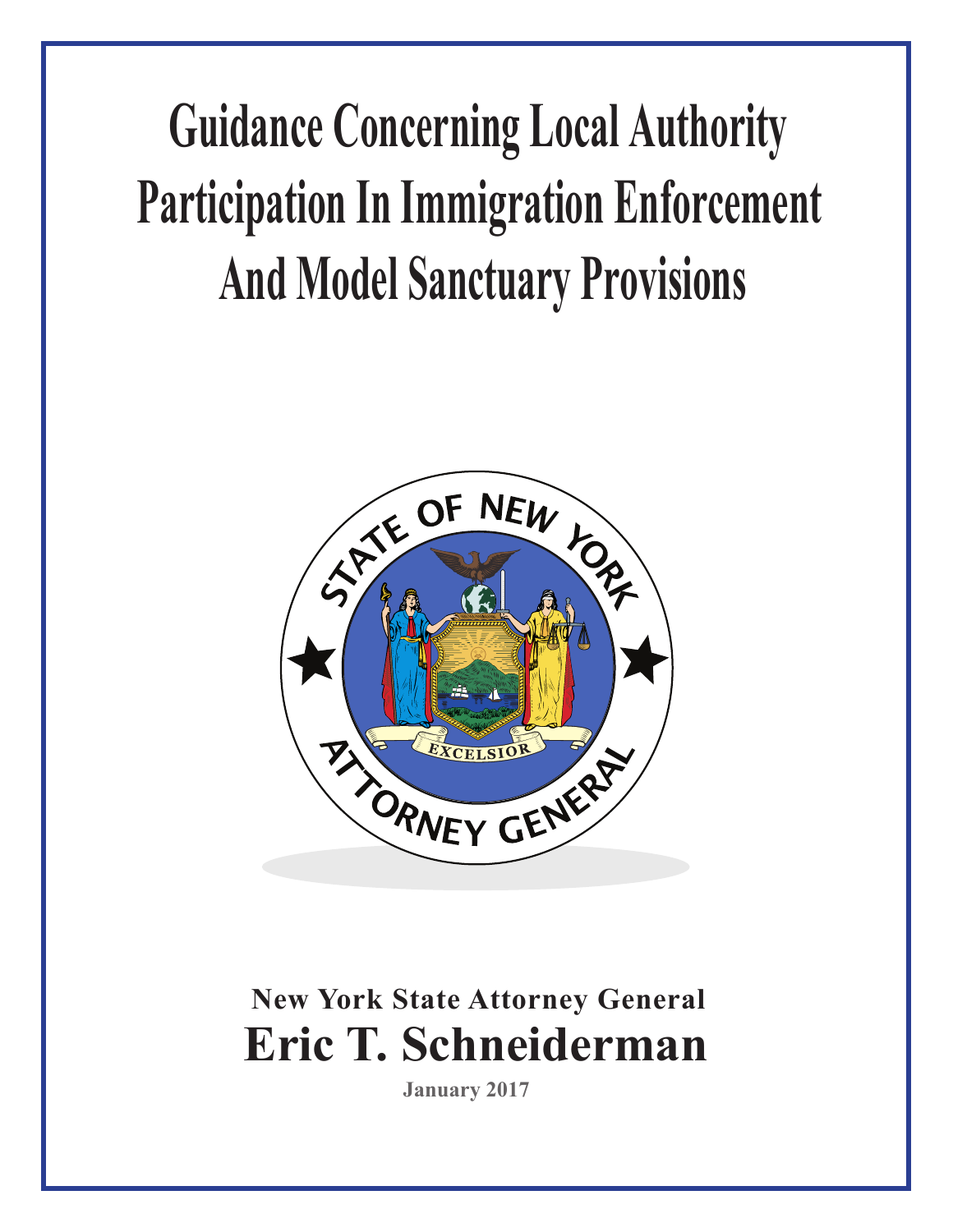

STATE OF NEW YORK OFFICE OF THE ATTORNEY GENERAL

ERIC T. SCHNEIDERMAN<br>ATTORNEY GENERAL ATTORNEY GENERAL EXECUTIVE OFFICE AND A SERIES OF THE SERIES OF THE SERIES OF THE SERIES OF THE SERIES OF THE SERIES OF THE SERIES OF THE SERIES OF THE SERIES OF THE SERIES OF THE SERIES OF THE SERIES OF THE SERIES OF THE

January 19, 2017

Dear Colleague:

As the chief law enforcement officer in our state, I have heard from many New Yorkers who have questions about what this week's transfer of power in Washington, D.C. means for federal immigration enforcement. Local elected officials and law enforcement agencies rightly want to promote public safety while protecting vulnerable communities. I write today to set forth what the US Constitution and federal law currently require and describe concrete steps that local governments and law enforcement agencies can immediately take to achieve these important dual objectives.

The enclosed *Guidance Concerning Local Authority Participation In Immigration Enforcement and Model Sanctuary Provisions* first describes the legal landscape governing local jurisdictions' involvement in immigration investigation and enforcement, so that local officials understand the extent to which they may decline to participate in such activities. The *Guidance* follows the letter that I sent on December 2, 2014 to police chiefs and sheriffs throughout the state, but provides much greater detail and context for law enforcement officials and local policymakers. The *Guidance* also provides model language that localities can voluntarily enact—consistent with current federal law—to limit law enforcement and local agency participation in federal immigration activities. The model language is based on an extensive review of provisions from the numerous states, cities, and towns around the country—including many in New York State that have already have acted to protect this vulnerable population.

The Attorney General's Office recognizes that by protecting the rights and well-being of immigrant families, we build trust in law enforcement and other public agencies, thus enhancing public safety for all. As you know, justice cannot be served when a victim of domestic violence or a witness to a shooting does not call the police because she fears that doing so will attract the attention of officials who wish to deport her family members. That's why standing together in this time of uncertainty is our most effective tool for keeping our communities safe.

Sincerely yours,

ERIC T. SCHNEIDERMAN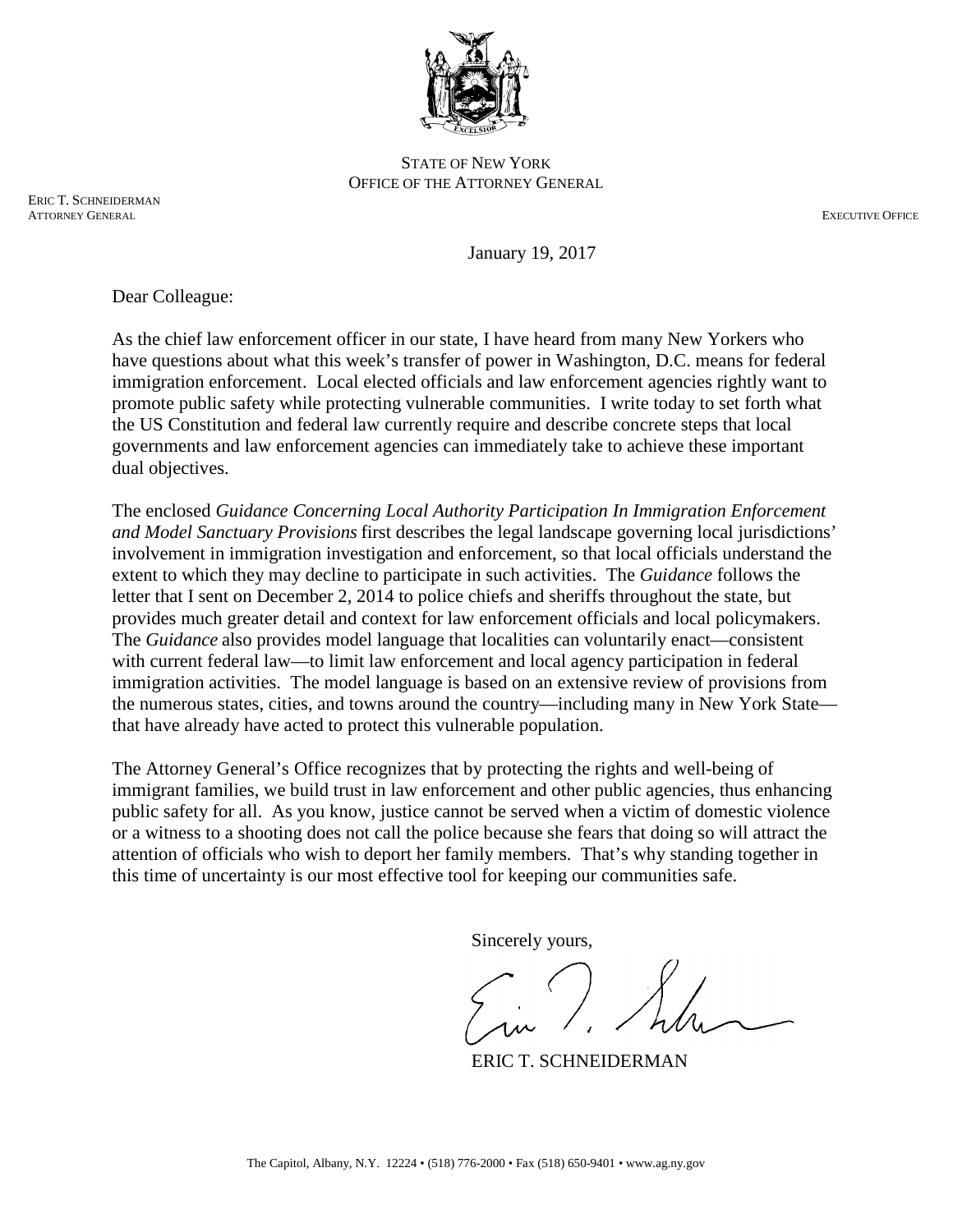# **GUIDANCE CONCERNING LOCAL AUTHORITY PARTICIPATION IN IMMIGRATION ENFORCEMENT AND MODEL SANCTUARY PROVISIONS**

#### **PART I: PURPOSE AND PRINCIPLES**

The purpose of this guidance is two-fold: (1) to describe for local governments in New York State the legal landscape governing the participation of local authorities in immigration enforcement; and (2) to assist local authorities that wish to become "sanctuary" jurisdictions by offering model language that can be used to enact local laws or policies that limit participation in immigration enforcement activities. $1$ 

As the United States Supreme Court recognized in *Arizona v. United States*, "[a]s a general rule, it is not a crime for a removable alien to remain present in the United States."<sup>2</sup> In addition, undocumented aliens—like other New Yorkers—are afforded certain rights by the New York State and United States Constitutions. As explained in detail in Part II, local law enforcement agencies ("LEAs") retain significant discretion regarding whether and how to participate in federal immigration enforcement. LEAs nonetheless must adhere to the requirements and prohibitions of the New York State and United States Constitutions and federal and state law in serving the public, regardless of whether an individual is lawfully present in the U.S.

In light of concerns expressed by many local governments about protecting immigrants' rights while appropriately aiding federal authorities, Part III of this guidance offers model language that can be used to enact laws and policies on how localities can and should respond to federal requests for assistance with immigration enforcement. Several states and hundreds of municipalities—including New York City and other local governments throughout New York State—have enacted sanctuary laws and policies that prohibit or substantially restrict the involvement of state and local law enforcement agencies with federal immigration enforcement. *See* Appendix B. The Office of the Attorney General believes that effective implementation of the policies set forth in this guidance can help foster a relationship of trust between law enforcement officials and immigrants that will, in turn, promote public safety for all New Yorkers.

This guidance recommends eight basic measures:

1. LEAs should not engage in certain activities solely for the purpose of enforcing federal immigration laws.

<sup>1</sup> "Sanctuary" is not a legal term and does not have any fixed or uniform legal definition, but it is often used to refer to jurisdictions that limit the role of local law enforcement agencies and officers in the enforcement of federal immigration laws.

<sup>2</sup> 132 S. Ct. 2492, 2505 (2012) (citation omitted).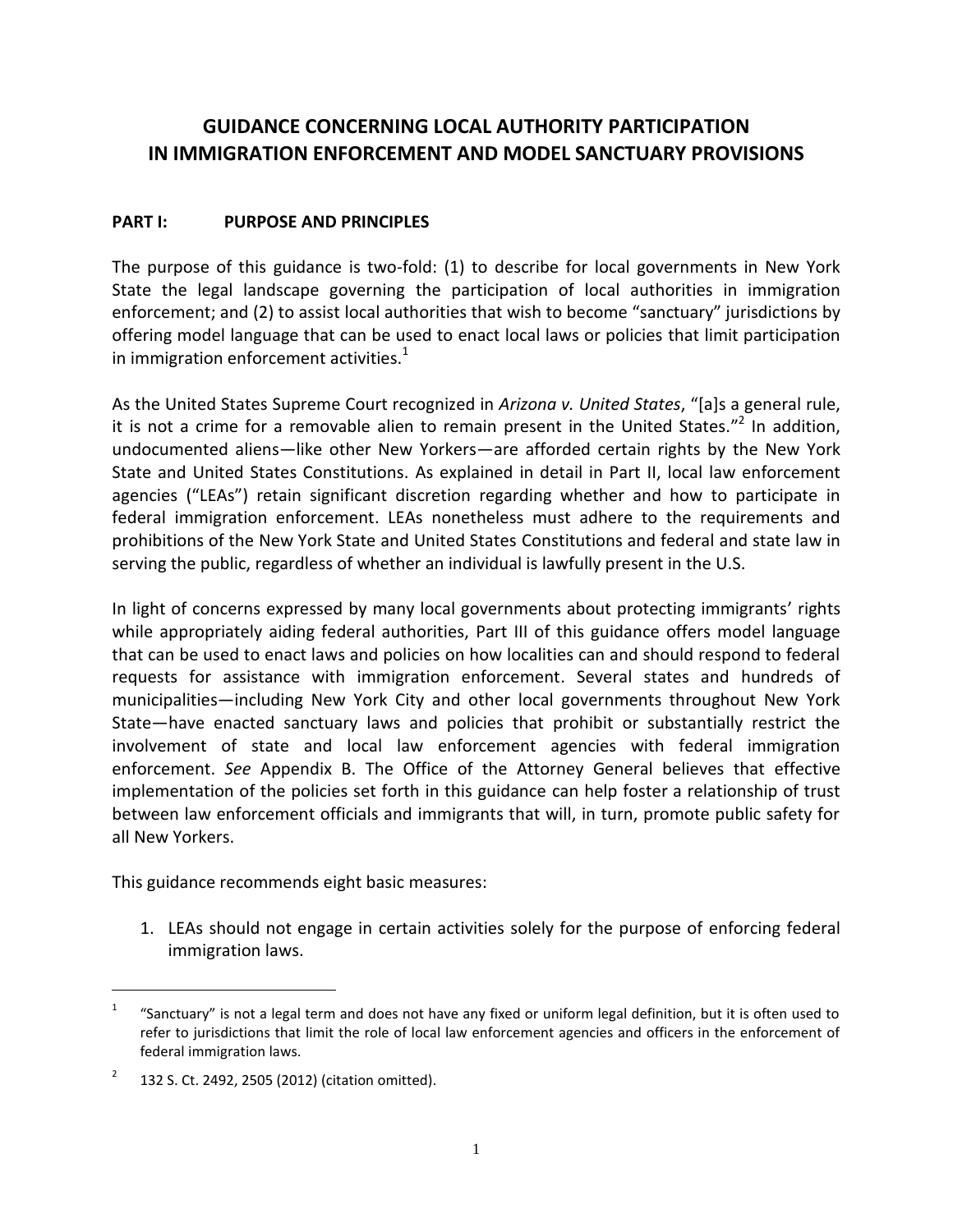- 2. Absent a judicial warrant, LEAs should honor U.S. Immigration and Customs Enforcement ("ICE") or Customs and Border Protection ("CBP") detainer requests only in limited, specified circumstances.
- 3. Absent a judicial warrant, LEAs should not honor ICE or CBP requests for certain nonpublic, sensitive information about an individual.
- 4. LEAs should not provide ICE or CBP with access to individuals in their custody for questioning solely for immigration enforcement purposes.
- 5. LEAs should protect the due process rights of persons as to whom federal immigration enforcement requests have been made, including providing those persons with appropriate notice.
- 6. Local agency resources should not be used to create a federal registry based on race, gender, sexual orientation, religion, ethnicity, or national origin.
- 7. Local agencies should limit collection of immigration-related information and ensure nondiscriminatory access to benefits and services.
- 8. LEAs should collect and report data to the public regarding detainer and notification requests from ICE or CBP in order to monitor their compliance with applicable laws.

As explained in Part II below, state and federal law permit localities to adopt these proposed measures.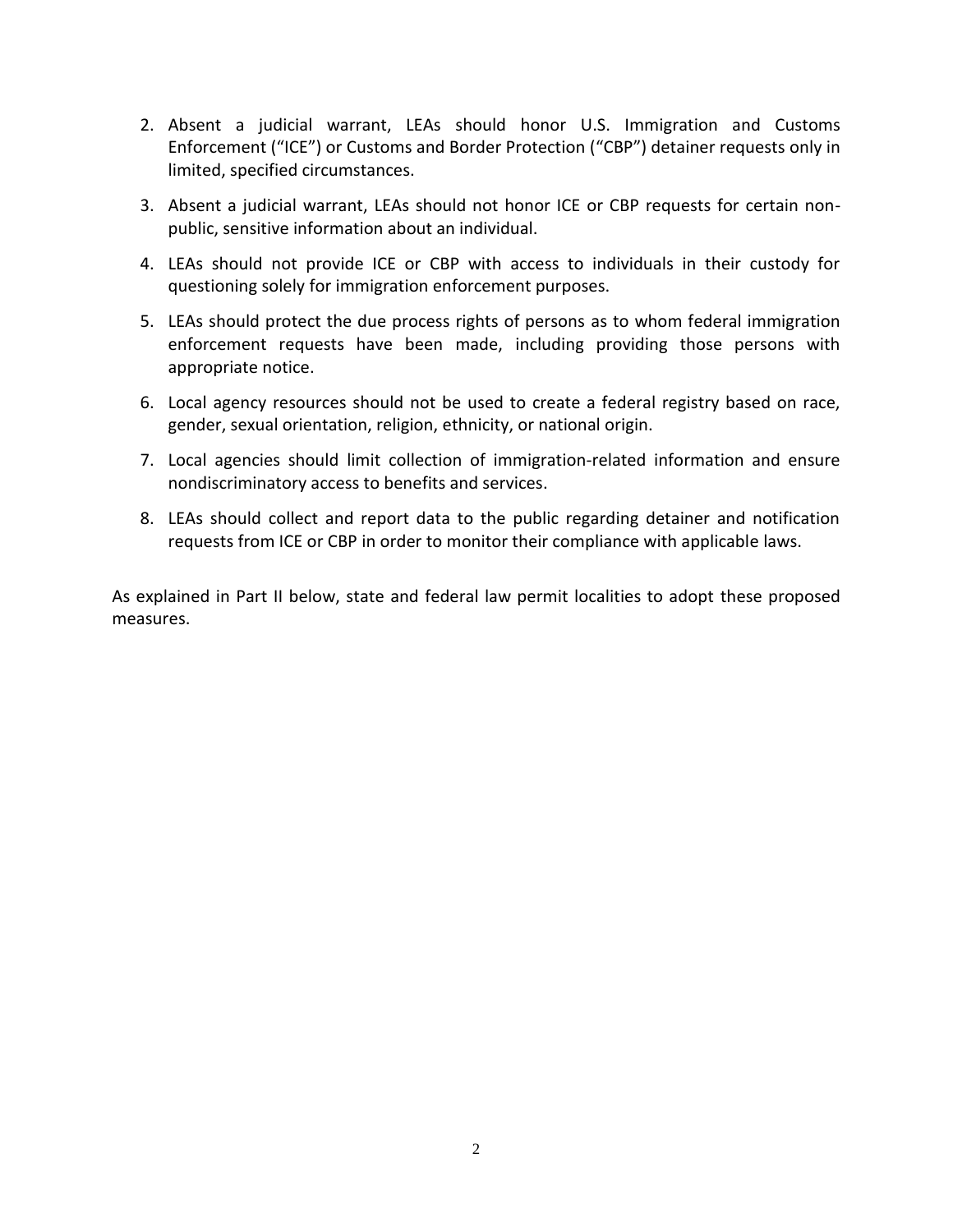# **PART II: LAWS GOVERNING LOCAL AUTHORITY PARTICIPATION IN IMMIGRATION ENFORCEMENT**

## **A. The Tenth Amendment to the U.S. Constitution**

The Tenth Amendment to the U. S. Constitution<sup>3</sup> limits the federal government's ability to mandate particular action by states and localities, including in the area of federal immigration law enforcement and investigations. The federal government cannot "compel the States to enact or administer a federal regulatory program,"<sup>4</sup> or compel state employees to participate in the administration of a federally enacted regulatory scheme. 5 Importantly, these Tenth Amendment protections extend not only to states but to localities and their employees.<sup>6</sup> *Voluntary* cooperation with a federal scheme does not present Tenth Amendment issues.<sup>7</sup>

# **B. The N.Y. Constitution and Home Rule Powers**

Under the home rule powers granted by the New York State Constitution,<sup>8</sup> as implemented by the Municipal Home Rule Law,  $9$  a local government may adopt a local law relating to the "government, protection, order, conduct, safety, health and well-being of persons" therein, as long as its provisions are not inconsistent with the state constitution or a general state law.<sup>10</sup>

The model provisions for localities outlined in Part III are consistent with both the state constitution and existing state law.

<sup>3</sup> The Tenth Amendment to the United States Constitution provides that "powers not delegated to the United States by the Constitution, nor prohibited by it to the States, are reserved to the States respectively, or to the people." U.S. Const., Am. X.

<sup>4</sup> *New York v. United States*, 505 U.S. 144, 188 (1992). The compelled conduct invalidated in *New York v. United States* was a federal statutory requirement that States enact legislation providing for the disposal of their radioactive waste or else take title to that waste. *See id*. at 152-54.

<sup>5</sup> *Printz v. United States*, 521 U.S. 898, 935 (1997). The compelled conduct invalidated in *Printz* was the Brady Handgun Violence Prevention Act's requirement that state and local law enforcement officers perform background checks on prospective firearm purchasers. *See id.* at 903-04.

<sup>6</sup> *See id.* at 904-05 (allowing county-level law enforcement officials to raise Tenth Amendment claim); *see also Lomont v. O'Neill*, 285 F.3d 9, 13 (D.C. Cir. 2002) (same); *City of New York v. United States*, 179 F.3d 29, 34 (2d Cir. 1999) (city may raise a Tenth Amendment claim), *cert. denied*, 528 U.S. 1115 (2000).

<sup>7</sup> *See Lomont*, 285 F.3d at 14.

<sup>8</sup> N.Y. Const., Art. IX, § 2(c)(ii)(10).

<sup>&</sup>lt;sup>9</sup> Municipal Home Rule Law § 10(1)(ii)(a)(12).

<sup>10</sup> *See*, *e.g.*, *Eric M. Berman, P.C. v. City of New York*, 25 N.Y.3d 684, 690 (2015).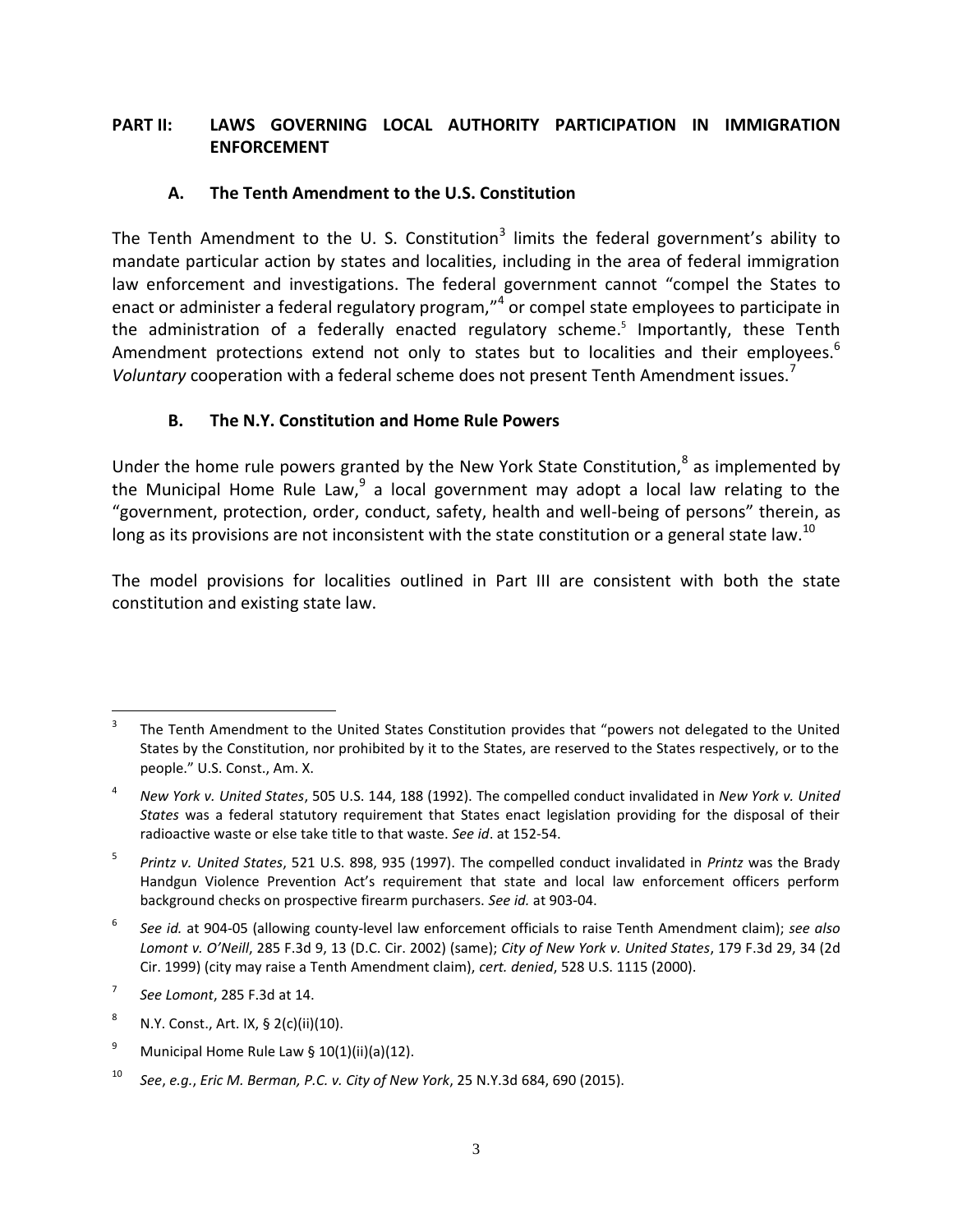# **C. Laws Governing Treatment of ICE and CBP Detainer Requests**

ICE and CBP have a practice of issuing detainer or immigration-hold requests to LEAs, asking that the LEA keep an individual in its custody for up to 48 hours beyond that individual's normal release date (i.e., the date the individual is scheduled for release in whatever matter brought that person into the LEA's custody) while ICE determines whether to take custody of the individual to pursue immigration enforcement proceedings. LEAs have the authority to honor or decline an ICE or CBP request to detain, transfer, or allow access to any individual within their custody for immigration enforcement purposes. As the Attorney General's December 2, 2014 letter to police chiefs and sheriffs across New York State explained, an LEA's compliance with ICE detainers or requests for immigration holds is *voluntary*—not mandatory—and compliance with such requests remains at the discretion of the LEA. $<sup>11</sup>$ </sup>

This guidance recommends that LEAs honor ICE or CBP detainers or requests for immigration holds only when (1) ICE or CBP presents a judicial warrant or (2) there is probable cause to believe that the individual committed a limited number of criminal offenses, including terrorism related offenses. *See infra* Part III, Objective 2. Such an approach promotes public safety in a manner that also respects the constitutional rights of individuals and protects LEAs from potential legal liability.

All LEAs in New York State must comply with the Fourth Amendment to the U.S. Constitution's prohibition on unreasonable searches and seizures, as well as with the similar provision in Article I, § 12 of the New York State Constitution.<sup>12</sup> This mandate does not change simply because ICE or CBP has issued a detainer request to an LEA. Should an LEA choose to comply with an ICE or CBP detainer request and hold an individual beyond his or her normal release date, this constitutes a new "seizure" under the Fourth Amendment. That new seizure must meet all requirements of the Fourth Amendment, including a showing of probable cause that the individual committed a criminal offense. $13$ 

A judicial warrant would fulfill the Fourth Amendment's requirements. Absent a judicial warrant, however, further detention is permissible only upon a showing of probable cause that

<sup>11</sup> *See* Letter from New York Attorney General Eric T. Schneiderman to New York State Police Chiefs and Sheriffs (Dec. 2, 2014) (available at [https://ag.ny.gov/pdfs/AG\\_Letter\\_And\\_Memo\\_Secure\\_Communities\\_12\\_2.pdf\)](https://ag.ny.gov/pdfs/AG_Letter_And_Memo_Secure_Communities_12_2.pdf).

<sup>&</sup>lt;sup>12</sup> Article I, § 12 of the New York State Constitution provides: "The right of the people to be secure in their persons, houses, papers and effects, against unreasonable searches and seizures, shall not be violated, and no warrants shall issue, but upon probable cause, supported by oath or affirmation, and particularly describing the place to be searched, and the persons or things to be seized."

<sup>13</sup> *Cf. Illinois v. Caballes*, 543 U.S. 405, 407 (2005) (noting that a legitimate seizure "can become unlawful if it is prolonged beyond the time reasonably required" to achieve its purpose); *see also Dunaway v. New York,* 442 U.S. 200, 213 (1979) (noting general rule that "Fourth Amendment seizures are 'reasonable' only if based on probable cause").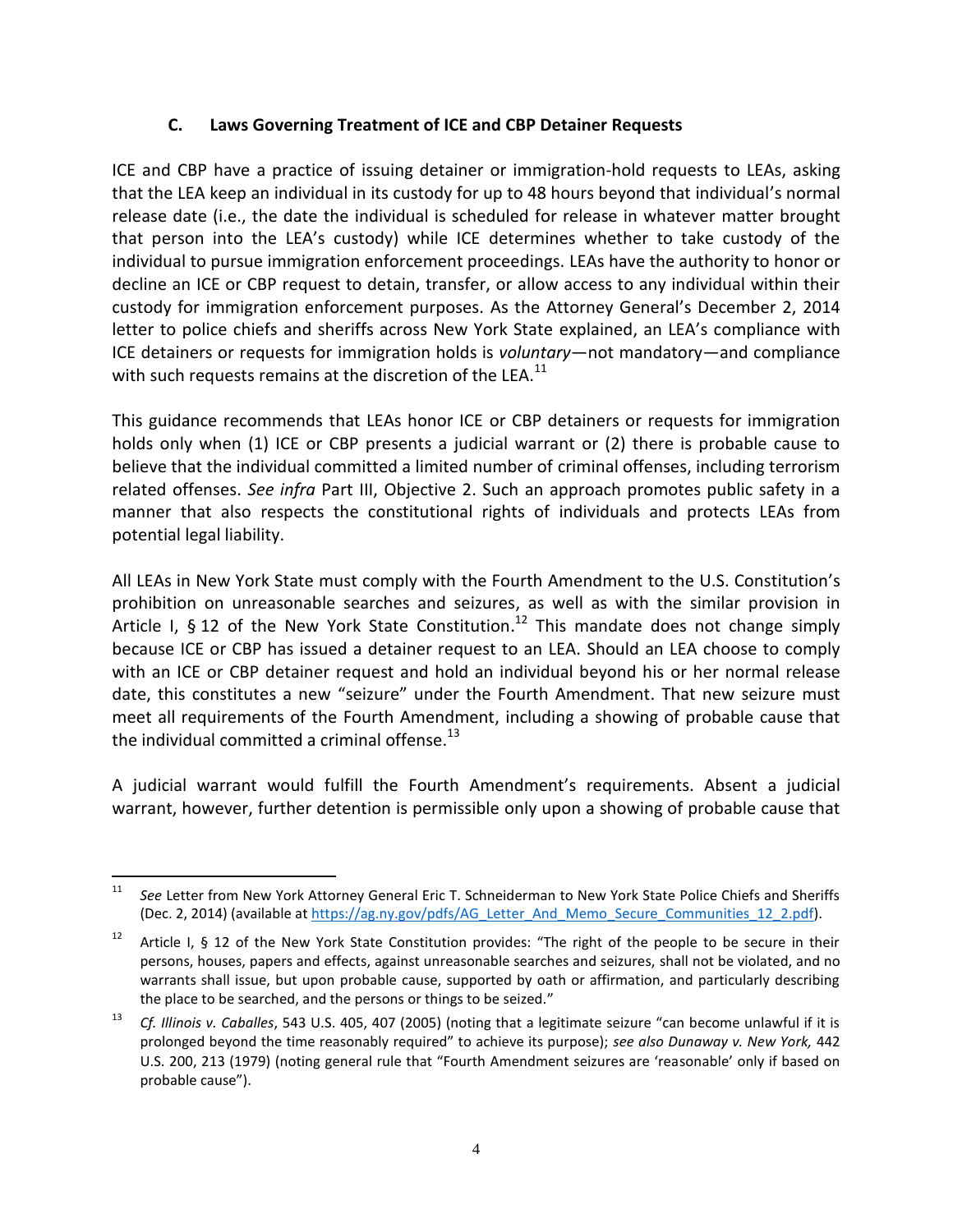the individual committed a crime or that an exception to the probable cause requirement applies.<sup>14</sup>

The mere fact that an individual is unlawfully in the U.S. is not a criminal offense.<sup>15</sup> Therefore, unlawful presence in the U.S., by itself, does not justify continued detention beyond that individual's normal release date. This applies even where ICE or CBP provide an LEA with administrative forms that use terms such as "probable cause" or "warrant."<sup>16</sup> A determination of whether the LEA had probable cause to further detain an individual will turn on all the facts and circumstances, not simply words that ICE or CBP places on its forms.

Accordingly, in several different lawsuits, federal courts have held that an LEA violated the Fourth Amendment rights of an individual whom the LEA held past his or her normal release date in response to an ICE detainer request.<sup>17</sup> The courts reasoned that the ICE detainer requests did not constitute probable cause to believe that the individual had committed a crime; therefore further detention was unconstitutional. Indeed, LEAs that detain individuals in the absence of a judicial warrant or probable cause may be liable for monetary damages.<sup>18</sup> For these reasons, this guidance recommends that LEAs respond to ICE or CBP detainer requests only when they are accompanied by a judicial warrant, or in other limited circumstances in which there is probable cause to believe a crime has been committed.

# **D. Laws Governing Information Sharing with Federal Authorities**

In addition to issuing detainer requests, ICE and CBP have historically sought information about individuals in an LEA's custody. For example, ICE may request notification of an individual's release date, time, and location to enable ICE to take custody of the individual upon release.

<sup>14</sup> <sup>14</sup> *See, e.g.*, *Gerstein v. Pugh*, 420 U.S. 103, 111-12 (1975).

<sup>15</sup> *See Arizona*, 132 S. Ct. at 2505.

 $16$  For example, a "Warrant of Removal" is issued by immigration officials, and not by a neutral fact-finder based on a finding of probable cause that the individual committed a crime. *See* 8 C.F.R. § 241.2. In addition, DHS Form I-247D ("Immigration Detainer—Request for Voluntary Action") (5/15), available at [https://www.ice.gov/sites/default/files/documents/Document/2016/I-247D.PDF,](https://www.ice.gov/sites/default/files/documents/Document/2016/I-247D.PDF) includes a check-box for ICE to designate that "Probable Cause Exists that The Subject is a Removable Alien." It is not a crime to be in the U.S. unlawfully. *See supra* at 4. Thus, ICE's checking of a "probable cause" box on the I-247D does not constitute probable cause to believe that an individual has committed a crime, and cannot on its own justify continued detention.

<sup>17</sup> *See, e.g.*, *Santos v. Frederick Cnty. Bd. of Comm'rs*, 725 F.3d 451, 464-65 (4th Cir. 2013)*; Miranda-Olivares v. Clackamas Cnty.,* 12-CV-02317, 2014 U.S. Dist. LEXIS 50340, at \*32-33 (D. Or. April 11, 2014); *see also Gerstein*, 420 U.S. at 111-12 (discussing underlying basis of Fourth Amendment's probable cause requirement).

<sup>18</sup> *See, e.g.*, *Santos*, 725 F.3d at 464-66, 470 (holding that municipality was not entitled to qualified immunity in § 1983 lawsuit seeking, *inter alia*, compensatory damages, where deputies violated arrestee's constitutional rights by detaining her solely on suspected civil violations of federal immigration law).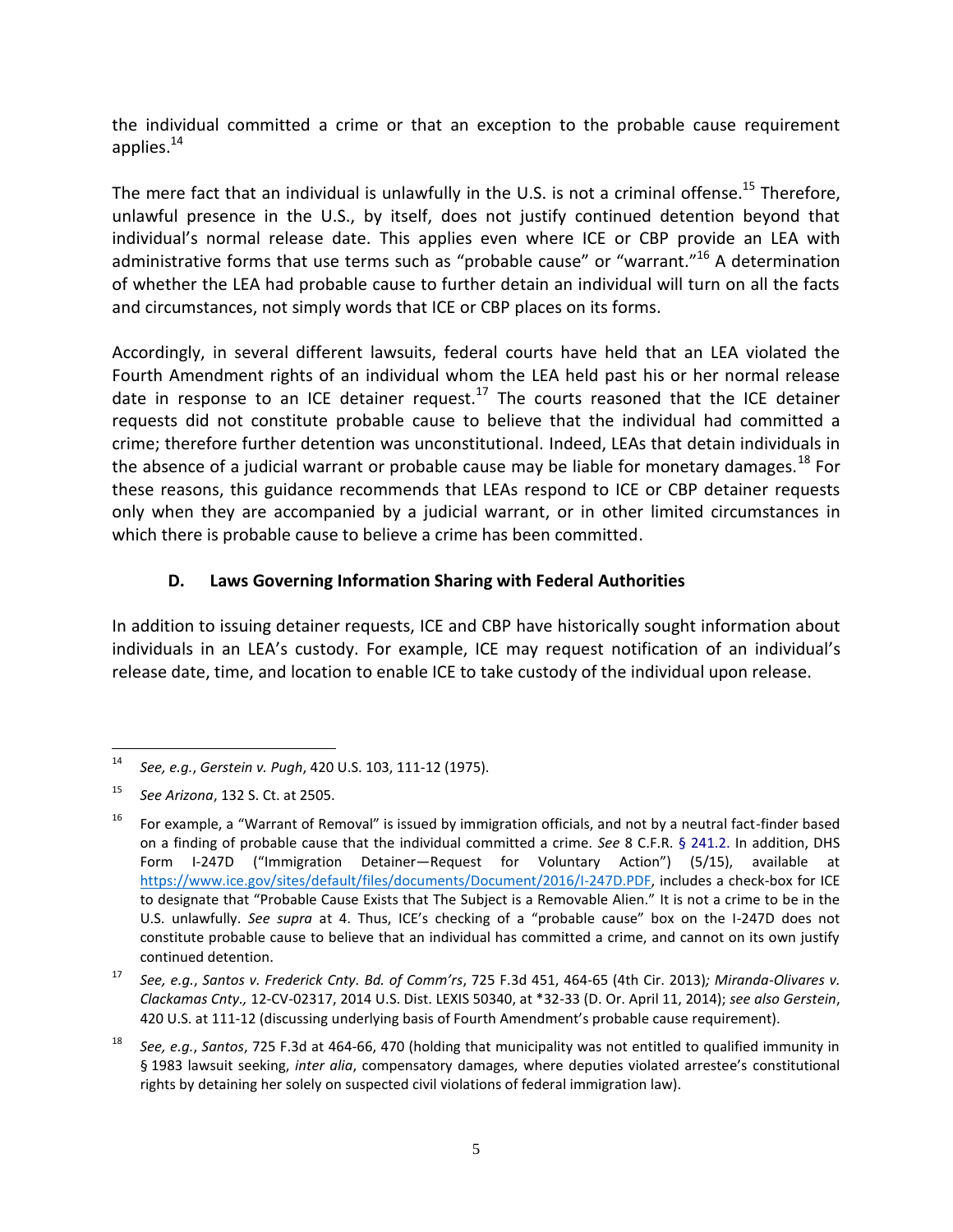This guidance recommends that, unless presented with a judicial warrant, LEAs should not affirmatively respond to ICE or CBP requests for sensitive information that is not generally available to the public, such as information about an individual's release details or home address. *See infra* Part III, Objective 3. This approach enables LEAs to protect individual privacy rights and ensure positive relationships with the communities they serve, which in turn promotes public safety.

# (1) 8 U.S.C. § 1373 and the Tenth Amendment

Federal law "does not require, in and of itself, any government agency or law enforcement official to communicate with [federal immigration authorities]."<sup>19</sup> Rather, federal law limits the ability of state and local governments to enact an outright ban on sharing certain types of information with federal immigration authorities. Specifically, 8 U.S.C. § 1373 provides that state and local governments *cannot prohibit* employees or entities "from sending to, or receiving from, [federal immigration authorities] information regarding *the citizenship or immigration status*, lawful or unlawful, of any individual." <sup>20</sup> In addition, federal law bars restrictions on "exchanging" information regarding "*immigration status*" with "any other Federal, State, or local government entity" or on "maintaining" such information.<sup>21</sup> By their own language, these laws apply only to information regarding an individual's "citizenship or immigration status."

Section 1373 thus does not impose an affirmative mandate to share information—nor could it, for the reasons discussed below. Instead, this law simply provides that localities may not forbid or restrict their employees from sharing information regarding an individual's "citizenship or immigration status."<sup>22</sup> Nothing in Section 1373 restricts a locality from declining to share other information with ICE or CBP, such as non-public information about an individual's release, her next court date, or her address.

In addition, Section 1373 places no affirmative obligation on local governments to *collect* information about an individual's immigration status. Thus, local governments can adopt

 $\overline{a}$ <sup>19</sup> H.R. Rep. No. 104-725, Subtitle B, § 6, at 383 (1996).

<sup>&</sup>lt;sup>20</sup> 8 U.S.C. § 1373(a)-(b) (emphasis added).

 $21$  8 U.S.C. § 1373(b) (emphasis added).

 $22$  It should be noted that the U.S. Department of Justice's Office of the Inspector General, which monitors compliance with various federal grant programs, has interpreted Section 1373 to preclude not just express restrictions on information disclosure, but also "actions of local officials" that result in "restrictions on employees providing information to ICE." *See* United States Department of Justice, Department of Justice Referral of Allegations of Potential Violations of 8 U.S.C. § 1373 by Grant Recipients (May 31, 2016), at 7 n.9 (*available at* [https://oig.justice.gov/reports/2016/1607.pdf\)](https://oig.justice.gov/reports/2016/1607.pdf).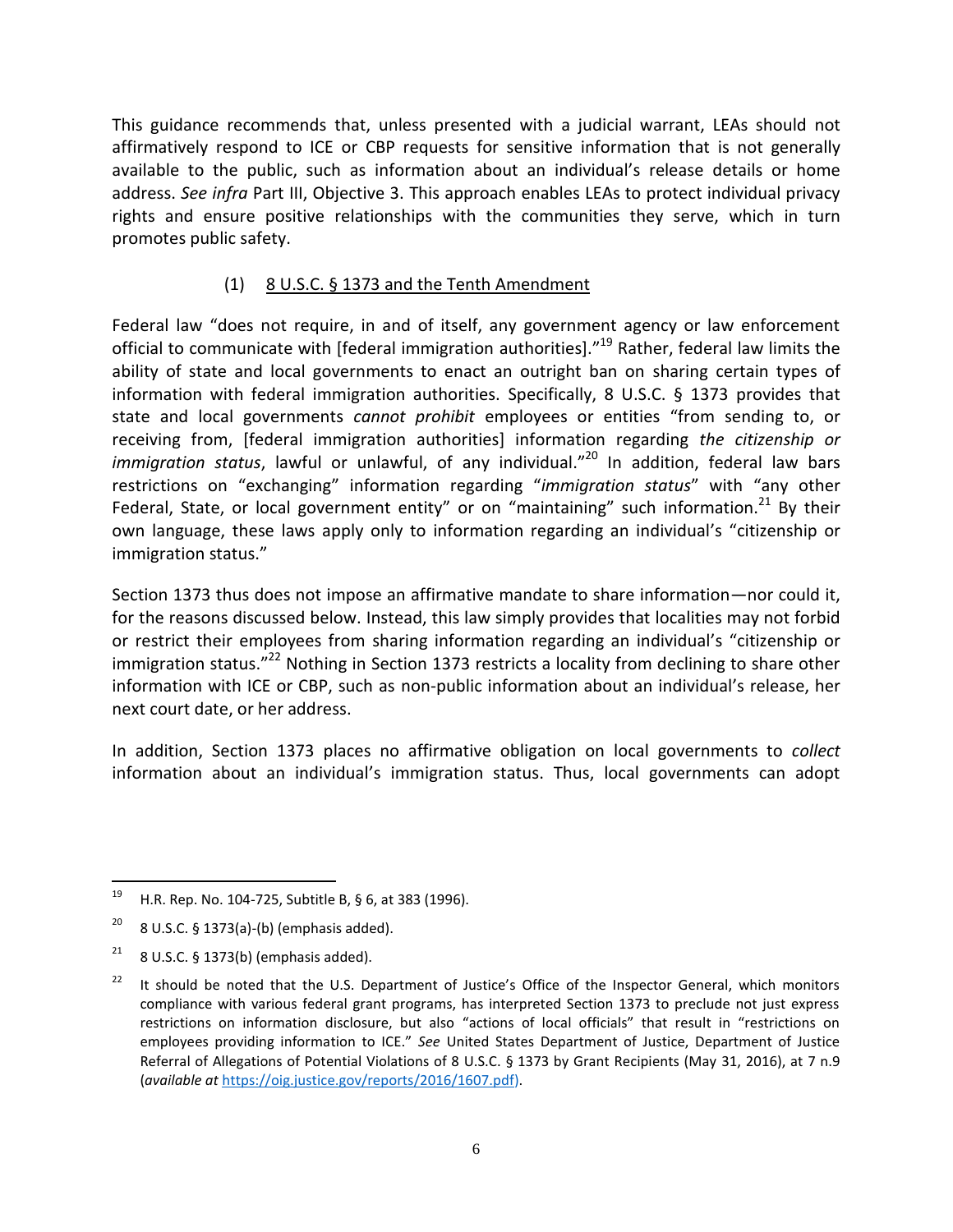policies prohibiting their officers and employees from inquiring about a person's immigration status except where required by law. $^{23}$ 

The Tenth Amendment may further limit Section 1373's reach. The Tenth Amendment's reservation of power to the states prohibits the federal government from "compel[ling] the States to enact or administer a federal regulatory program" or "commandeering" state government employees to participate in the administration of a federally enacted regulatory scheme.<sup>24</sup> As noted above, these Tenth Amendment protections extend to localities and their employees.

Although the United States Court of Appeals for the Second Circuit has rejected a facial Tenth Amendment challenge to Section 1373, that court has recognized that a city may be able to forbid voluntary information sharing where such information sharing interferes with the operations of state and local government.<sup>25</sup> As the Second Circuit has observed, "[t]he obtaining of pertinent information, which is essential to the performance of a wide variety of state and local governmental functions, may in some cases be difficult or impossible if some expectation of confidentiality is not preserved," and "[p]reserving confidentiality may in turn require that state and local governments regulate the use of such information by their employees."<sup>26</sup> Accordingly, the Tenth Amendment may be read to limit the reach of Section 1373 where a state or locality can show that the statute creates "an impermissible intrusion on state and local power to control information obtained in the course of official business or to regulate the duties and responsibilities of state and local governmental employees"—such as the impairment of the entity's ability to collect information necessary to its functioning—"if some expectation of confidentiality is not preserved."<sup>27</sup>

Some jurisdictions have adopted policies expressly restricting the disclosure of immigrationstatus information to any third parties, including federal authorities, on the grounds that confidentiality is necessary to gather this information and the information is crucial to various governmental functions. For these reasons, New York City, for example, prohibits its employees from "disclos[ing] confidential information"—including information relating to "immigration status"—except under certain circumstances (e.g., suspicion of illegal activity unrelated to

<sup>&</sup>lt;sup>23</sup> Under a New York City Executive Order, for example, officers and employees (other than law enforcement officers) are not permitted to inquire about a person's immigration status "unless: (1) Such person's immigration status is necessary for the determination of program, service or benefit eligibility or the provision of . . . services; or (2) Such officer or employee is required by law to inquire about such person's immigration status." N.Y.C. Exec. Order No. 41, § 3(a) (2003).

<sup>24</sup> *New York*, 505 U.S. at 188; *Printz*, 521 U.S. at 916.

<sup>25</sup> *City of New* York, 179 F.3d at 35-37.

 $^{26}$  *Id.* 

<sup>27</sup> *Id.* at 36, 37.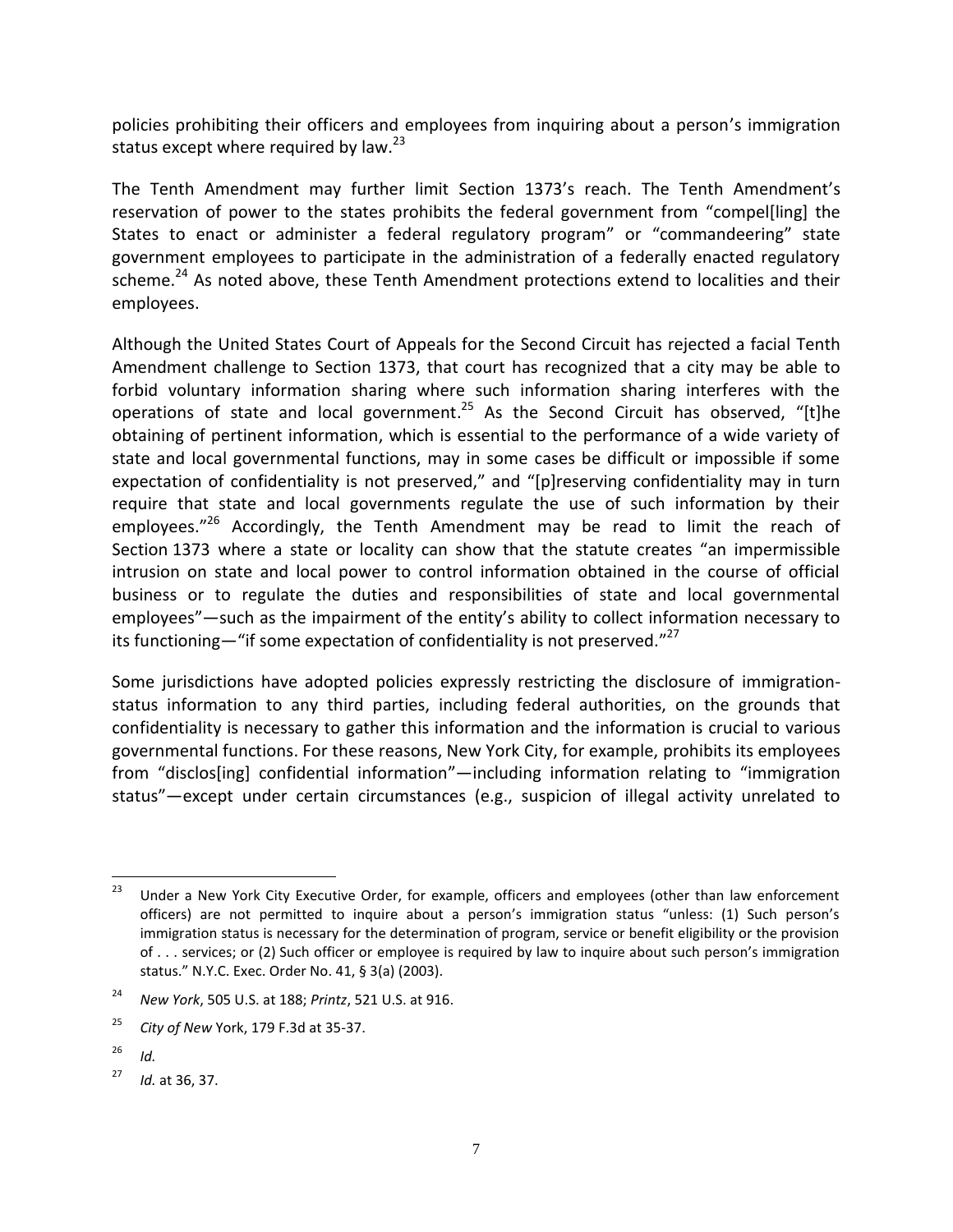undocumented status or the investigation of potential terrorist activity), or if "such disclosure is required by law."<sup>28</sup>

# (2) Freedom of Information Law

Disclosure of information held by the government is also governed by New York's Freedom of Information Law ("FOIL"). While FOIL generally requires state agencies to make publicly available upon request all records not specifically exempt from disclosure by state or federal statute,<sup>29</sup> FOIL also mandates that an agency withhold such records where disclosure would "constitute an unwarranted invasion of personal privacy." <sup>30</sup> Non-public information about an individual, such as home address, date and place of birth, or telephone number, would likely be exempt from disclosure on personal privacy grounds.<sup>31</sup>

<sup>28</sup> <sup>28</sup> N.Y.C. Exec. Order No. 41, Preamble, § 2 (2003).

<sup>&</sup>lt;sup>29</sup> Public Officers Law § 87(2).

<sup>30</sup> *Id.* § 89(2)(b); *see also In re Massaro v. N.Y. State Thruway Auth.*, 111 A.D.3d 1001, 1003-04 (3d Dep't 2013) (records containing employee names, addresses, and Social Security numbers subject to personal privacy exemption under FOIL).

 $31$  These examples are illustrative, not exhaustive.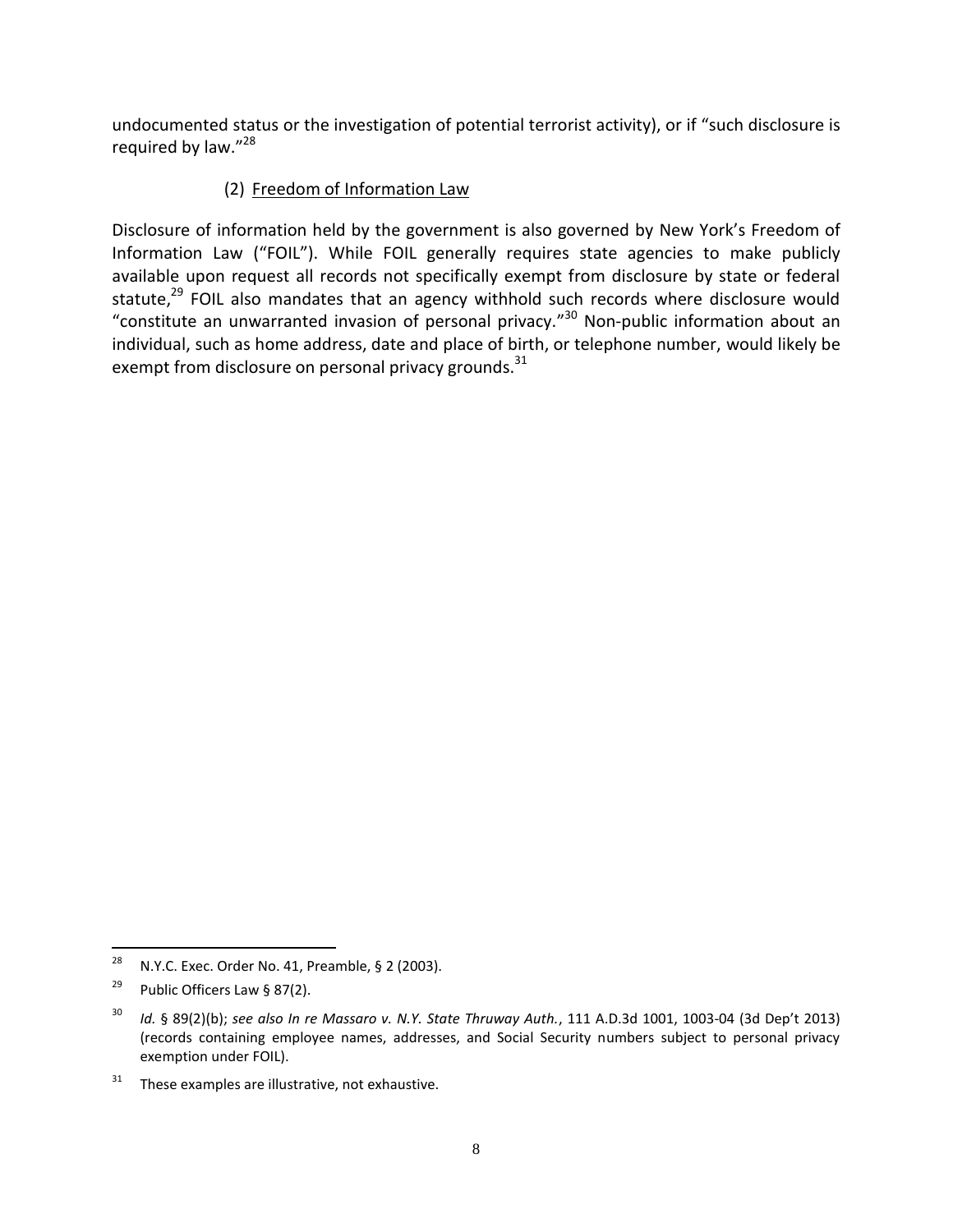# **PART III: MODEL SANCTUARY PROVISIONS**<sup>32</sup>

This Part describes eight core objectives and proposes model language that jurisdictions can use to enact local laws and/or policies to achieve these objectives.

**1. Objective: LEAs should not engage in certain activities solely for the purpose of enforcing federal immigration laws.**

#### **Model Language:**

- (a) [The LEA] shall not stop, question, interrogate, investigate, or arrest an individual based solely on any of the following:
	- (i) Actual or suspected immigration or citizenship status; or
	- (ii) A "civil immigration warrant," administrative warrant, or an immigration detainer in the individual's name, including those identified in the National Crime Information Center (NCIC) database.
- (b) [The LEA] shall not inquire about the immigration status of an individual, including a crime victim, a witness, or a person who calls or approaches the police seeking assistance, unless necessary to investigate criminal activity by that individual.
- (c) [The LEA] shall not perform the functions of a federal immigration officer or otherwise engage in the enforcement of federal immigration law--whether pursuant to Section 1357(g) of Title 8 of the United States Code or under any other law, regulation, or policy.

# **2. Objective: Absent a judicial warrant, LEAs should honor ICE or CBP detainer requests only in limited, specified circumstances.**

#### **Model Language:**

[The LEA] may respond affirmatively to a "civil immigration detainer" from ICE or CBP to detain or transfer an individual for immigration enforcement or investigation purposes for up to 48 hours ONLY IF the request is accompanied by a judicial warrant,

(i) EXCEPT THAT local police may detain a person for up to 48 hours on a "civil immigration detainer" in the absence of a judicial warrant IF

 $32$ See Appendix A for definitions of key terms used in this Part.

See Appendix B for a compilation of states and localities with similar provisions.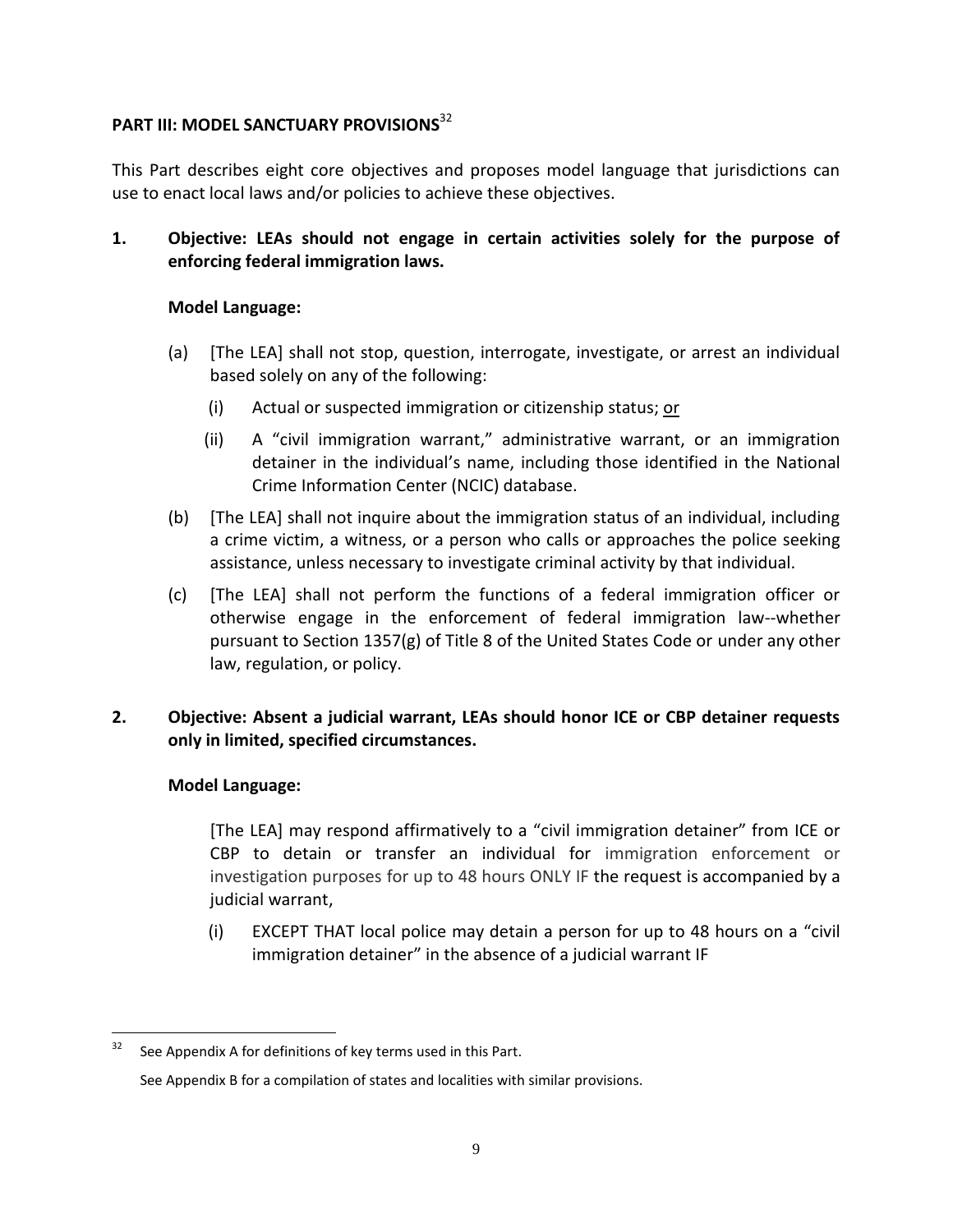- (1) there is probable cause to believe that the individual has illegally re-entered the country after a previous removal or return as defined by 8 U.S.C. § 1326 and (2) the individual has been convicted at any time of (i) a specifically enumerated set of serious crimes under the New York Penal Law (e.g., Class A felony, attempt of a Class A felony, Class B violent felony, etc.) $33$ or (ii) a federal crime or crime under the law of another state that would constitute a predicate felony conviction, as defined under the New York Penal Law, for any of the preceding felonies; or
- there is probable cause to believe that the individual has or is engaged in terrorist activity.

## **3. Objective: Absent a judicial warrant, LEAs should not honor ICE or CBP requests for certain non-public, sensitive information about an individual.**

# **Model Language:**

- (a) [The LEA] may respond affirmatively to an ICE or CBP request for non-public information about an individual—including but not limited to non-public information about an individual's release, home address, or work address—ONLY IF the request is accompanied by a judicial warrant,
	- (i) EXCEPT THAT nothing in this law prohibits any local agency from:
		- sending to or receiving from any local, state, or federal agency as per 8 U.S.C. § 1373—(i) information regarding an individual's country of citizenship or (ii) a statement of the individual's immigration status; or
		- disclosing information about an individual's criminal arrests or convictions, where disclosure of such information about the individual is otherwise permitted by state law or required pursuant to subpoena or court order; or
		- disclosing information about an individual's juvenile arrests or delinquency or youthful offender adjudications, where disclosure of such information about the individual is otherwise permitted by state law or required pursuant to subpoena or court order.
- (b) [The LEA] shall limit the information collected from individuals concerning immigration or citizenship status to that necessary to perform agency duties and

<sup>33</sup> <sup>33</sup> *See, e.g.*, N.Y.C. Admin. Code § 14-154(a)(6) for a list of designated felonies in New York City's law.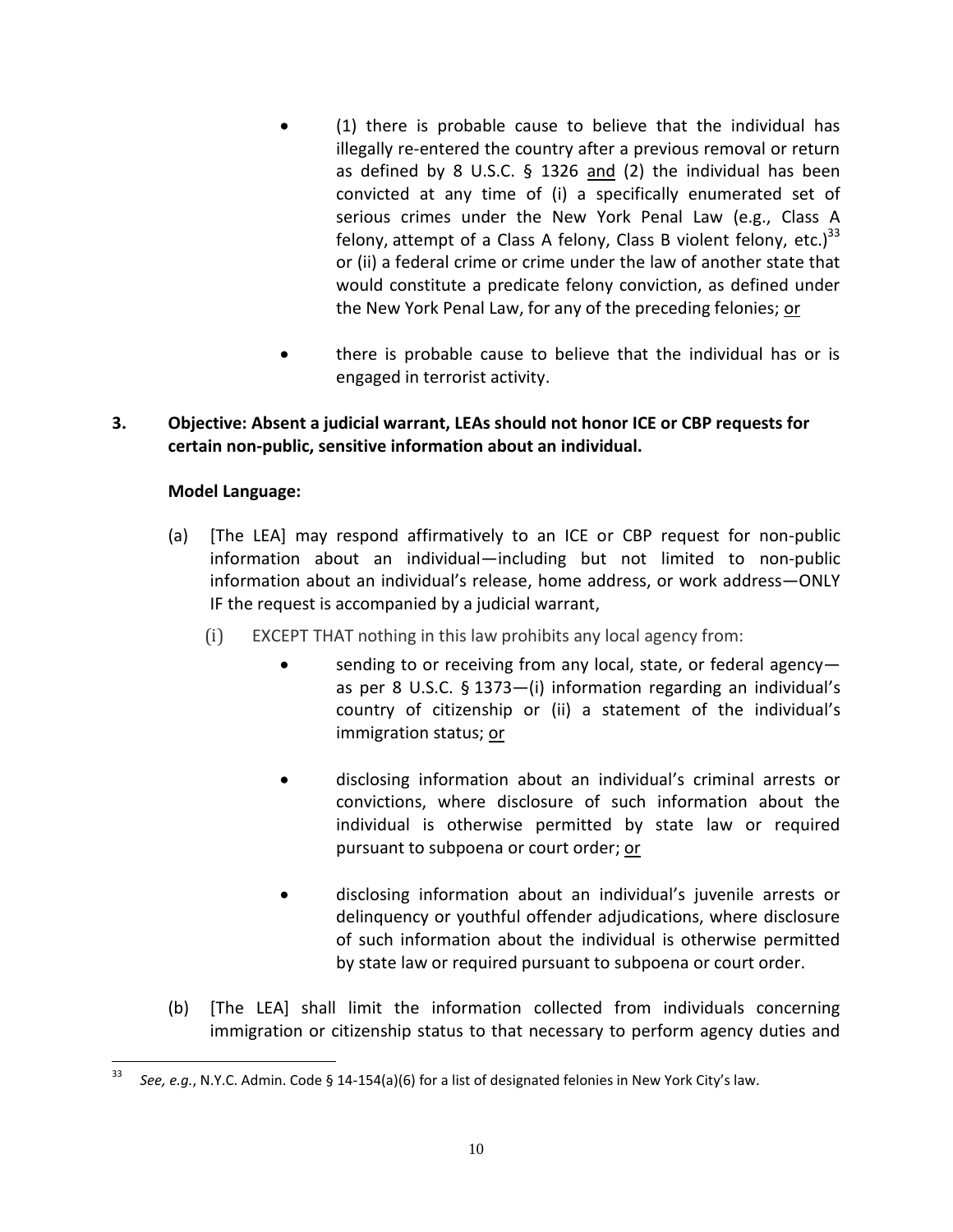shall prohibit the use or disclosure of such information in any manner that violates federal, state, or local law.

# **4. Objective: LEAs should not provide ICE or CBP with access to individuals in their custody for questioning solely for immigration enforcement purposes.**

#### **Model Language:**

[The LEA] shall not provide ICE or CBP with access to an individual in their custody or the use of agency facilities to question or interview such individual if ICE or CBP's sole purpose is enforcement of federal immigration law.

# **5. Objective: LEAs should protect the due process rights of persons as to whom federal immigration enforcement requests have been made, including providing those persons with appropriate notice.**

#### **Model Language:**

- (a) [The LEA] shall not delay bail and/or release from custody upon posting of bail solely because of (i) an individual's immigration or citizenship status, (ii) a civil immigration warrant, or (iii) an ICE or CBP request—for the purposes of immigration enforcement—for notification about, transfer of, detention of, or interview or interrogation of that individual.
- (b) Upon receipt of an ICE or CBP detainer, transfer, notification, interview or interrogation request, [the LEA] shall provide a copy of that request to the individual named therein and inform the individual whether [the LEA] will comply with the request before communicating its response to the requesting agency.
- (c) Individuals in the custody of [the LEA] shall be subject to the same booking, processing, release, and transfer procedures, policies, and practices of that agency, regardless of actual or suspected citizenship or immigration status.

# **6. Objective: Local agency resources should not be used to create a federal registry based on race, gender, sexual orientation, religion, ethnicity, or national origin.**

#### **Model Language:**

[Local agency] may not use agency or department monies, facilities, property, equipment, or personnel to investigate, enforce, or assist in the investigation or enforcement of any federal program requiring registration of individuals on the basis of race, gender, sexual orientation, religion, ethnicity, or national origin.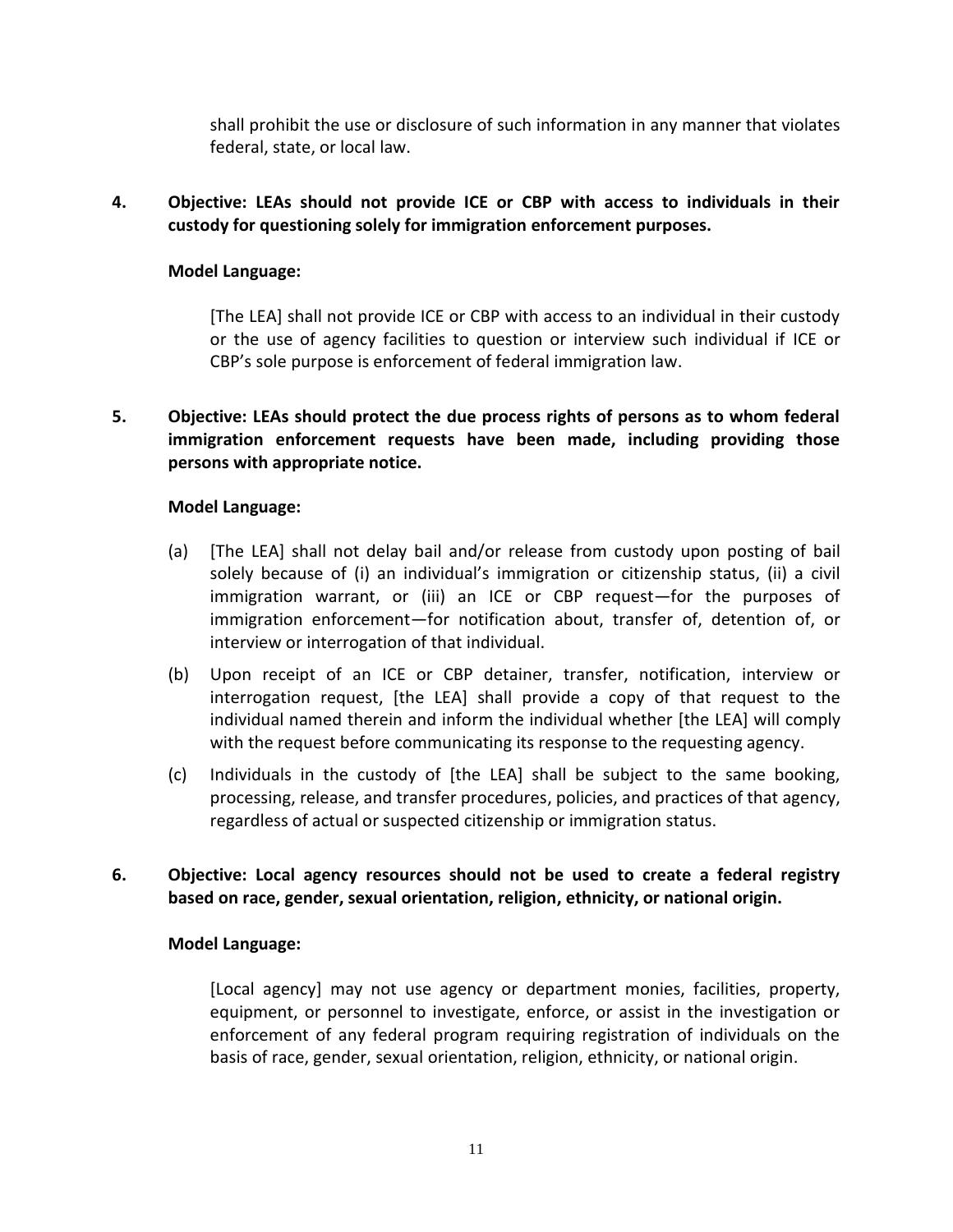**7. Objective: Local agencies should limit collection of immigration-related information and ensure nondiscriminatory access to benefits and services.**

# **Model Language:**

- (a) [Local agency] personnel shall not inquire about or request proof of immigration status or citizenship when providing services or benefits, except where the receipt of such services or benefits are contingent upon one's immigration or citizenship status or where inquiries are otherwise lawfully required by federal, state, or local laws.
- (b) [Local agencies] shall have a formal Language Assistance Policy for individuals with Limited English Proficiency and provide interpretation or translation services consistent with that policy.  $34$
- **8. Objective: LEAs should collect and report aggregate data containing no personal identifiers regarding their receipt of, and response to, ICE and CBP requests, for the sole purpose of monitoring the LEAs' compliance with all applicable laws.**

#### **Model Language:**

- (a) [The LEA] shall record, solely to create the reports described in subsection (b) below, the following for each immigration detainer, notification, transfer, interview, or interrogation request received from ICE or CBP:
	- The subject individual's race, gender, and place of birth;
	- Date and time that the subject individual was taken into LEA custody, the location where the individual was held, and the arrest charges;
	- Date and time of [the LEA's] receipt of the request;
	- The requesting agency;
	- Immigration or criminal history indicated on the request form, if any;
	- Whether the request was accompanied any documentation regarding immigration status or proceedings, e.g., a judicial warrant;
	- Whether a copy of the request was provided to the individual and, if yes, the date and time of notification;
	- Whether the individual consented to the request;
	- Whether the individual requested to confer with counsel regarding the request;

Under Title VI of the Civil Rights Act of 1964, any agency that is a direct or indirect recipient of federal funds must ensure meaningful or equal access to its services or benefits, regardless of ability to speak English. *See* 42 U.S.C. § 2000d *et seq.*; *Lau v. Nichols*, 414 U.S. 563 (1974).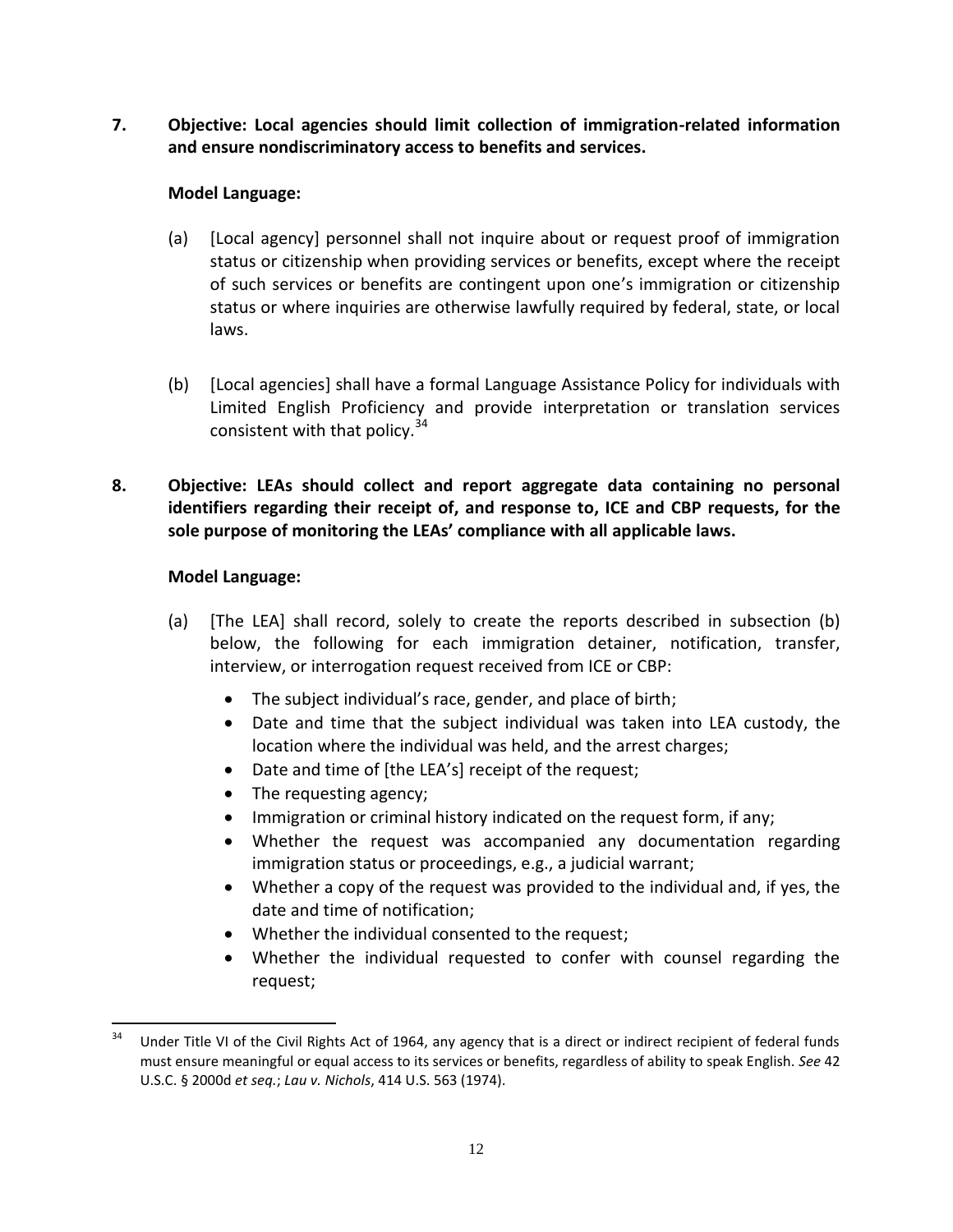- [The LEA's] response to the request, including a decision not to fulfill the request;
- If applicable, the date and time that ICE or CBP took custody of, or was otherwise given access to, the individual; and
- The date and time of the individual's release from [the LEA's] custody.
- (b) [The LEA] shall provide semi-annual reports to the [designate one or more public oversight entity] regarding the information collected in subsection (a) above in an aggregated form that is stripped of all personal identifiers in order that [the LEA] and the community may monitor [the LEA's] compliance with all applicable law.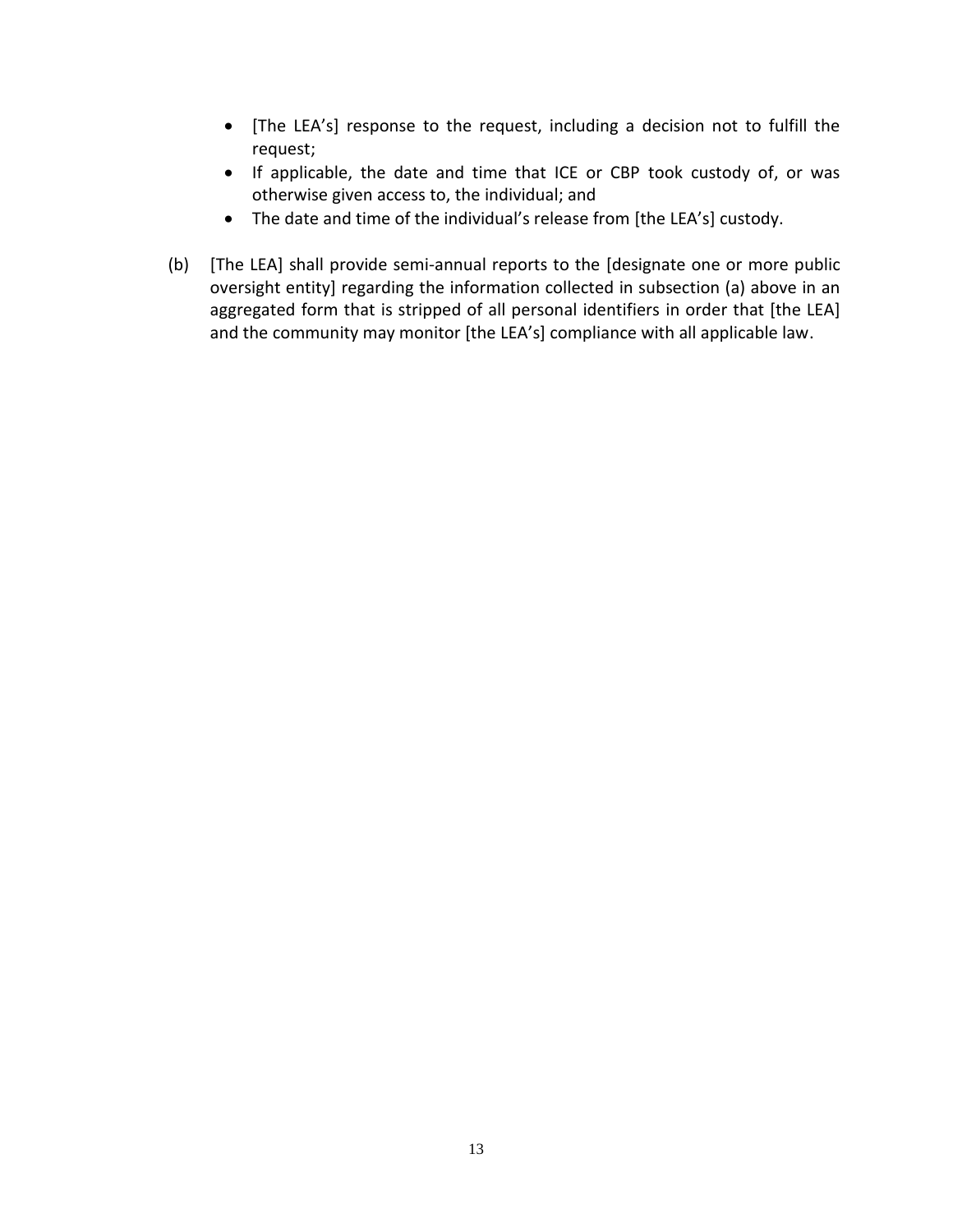# **APPENDIX A DEFINITION OF KEY TERMS**

- "Civil immigration detainer" (also called a "civil immigration warrant") means a detainer issued pursuant to 8 C.F.R. § 287.7 or any similar request from ICE or CPB for detention of a person suspected of violating civil immigration law. *See* DHS Form I-247D ("Immigration Detainer—Request for Voluntary Action") (5/15), available at <https://www.ice.gov/sites/default/files/documents/Document/2016/I-247D.PDF> **.**
- "Judicial warrant" means a warrant based on probable cause and issued by an Article III federal judge or a federal magistrate judge that authorizes federal immigration authorities to take into custody the person who is the subject of the warrant. A judicial warrant does not include a civil immigration warrant, administrative warrant, or other document signed only by ICE or CBP officials.
- "Probable cause" means more than mere suspicion or that something is at least more probable than not. "Probable cause" and "reasonable cause," as that latter term is used in the New York State criminal procedure code, are equivalent standards.<sup>35</sup>
- "Local law enforcement agencies" or "LEAs" include, among others, local police personnel, sheriffs' department personnel, local corrections and probation personnel, school safety or resource officers, and school police officers.

 $35<sup>1</sup>$ <sup>35</sup> *People v. Valentine*, 17 N.Y.2d 128, 132 (1966).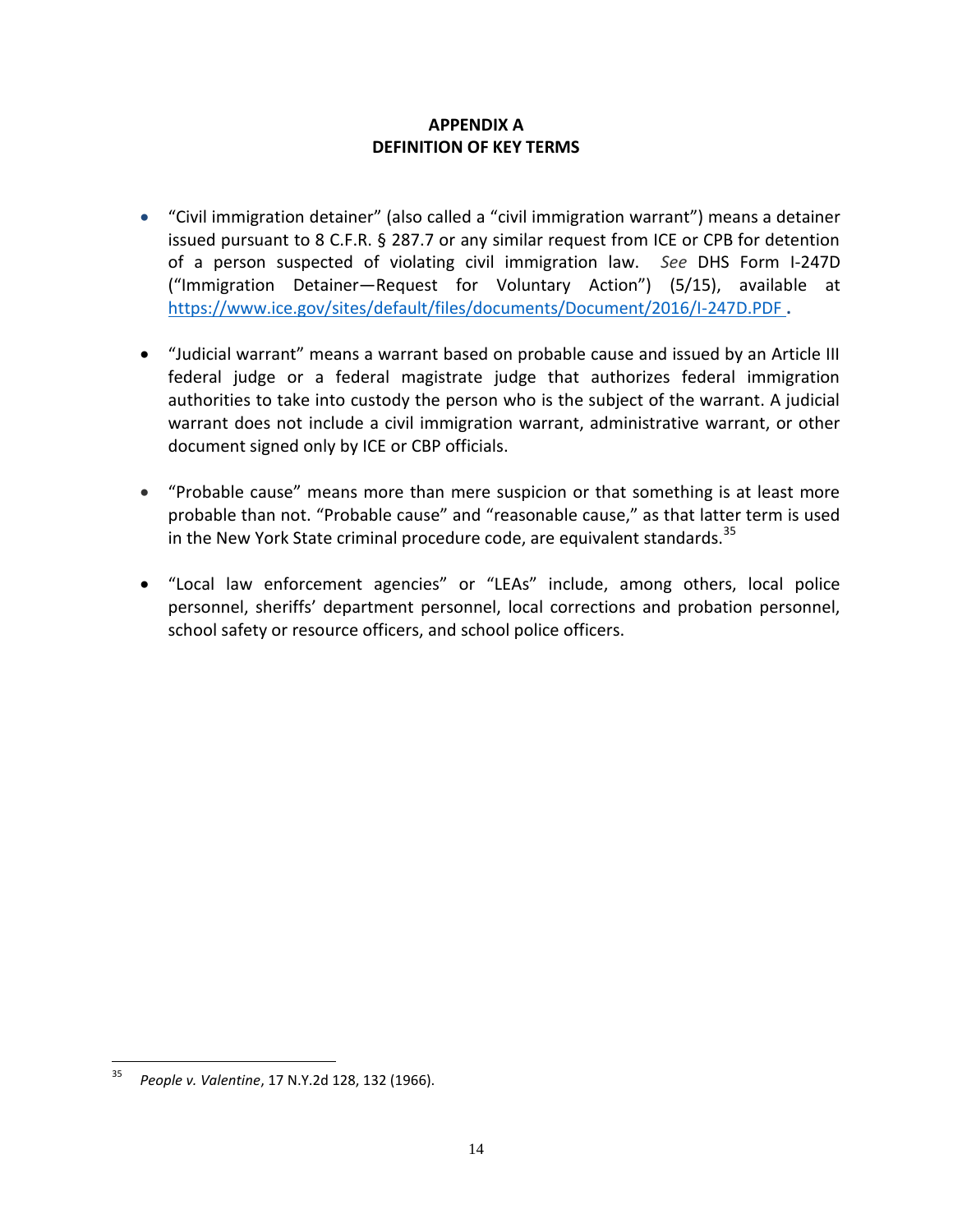#### **APPENDIX B**

#### **COMPILATION OF SIMILAR PROVISIONS FROM OTHER STATES AND LOCALITIES**

# **1. Objective: LEAs should not engage in certain activities that are solely for the purpose of enforcing federal immigration laws.**

N.Y.C. Exec. Order 41 (2003): "Law enforcement officers shall not inquire about a person's immigration status unless investigating illegal activity other than mere status as an undocumented alien."

N.Y.C. Exec. Order 41 (2003): It is the "policy of the Police Department not to inquire about the immigration status of crime victims, witnesses or others who call or approach the police seeking assistance."

Illinois Executive Order 2 (2015): "No law enforcement official . . . shall stop, arrest, search, detain, or continue to detain a person solely based on an individual's citizenship or immigration status or on an administrative immigration warrant entered into [NCIC or similar databases]."

Oregon State Law § 181A.820 (2015): "No [state or local] law enforcement agency shall use agency moneys, equipment or personnel for the purpose of detecting or apprehending persons whose only violation of law is that they are persons of foreign citizenship present in the United States in violation of federal immigration laws," subject to certain exceptions including where a person is charged with criminal violation of federal immigration laws.

LAPD Special Order 40 (1979): "Officers shall not initiate police action with the objective of discovering the alien status of a person. Officers shall not arrest or book persons for violation of Title 8, Section 1325 of the United States Immigration Code (Illegal Entry)."

Washington D.C. Mayor's Order 2011-174: Public safety agencies "shall not inquire about a person's immigration status . . . for the purpose of initiating civil enforcement of immigration proceedings that have no nexus to a criminal investigation."

Washington D.C. Mayor's Order 2011-174: "It shall be the policy of Public Safety Agencies not to inquire about the immigration status of crime victims, witnesses, or others who call or approach the police seeking assistance."

# **2. Objective: Absent a judicial warrant, LEAs should honor ICE or CBP detainer requests only in limited, specified circumstances.**

Philadelphia, PA Executive Order No. 5-2016: "No person in the custody of the City who would otherwise be released from custody shall be detained pursuant to an ICE civil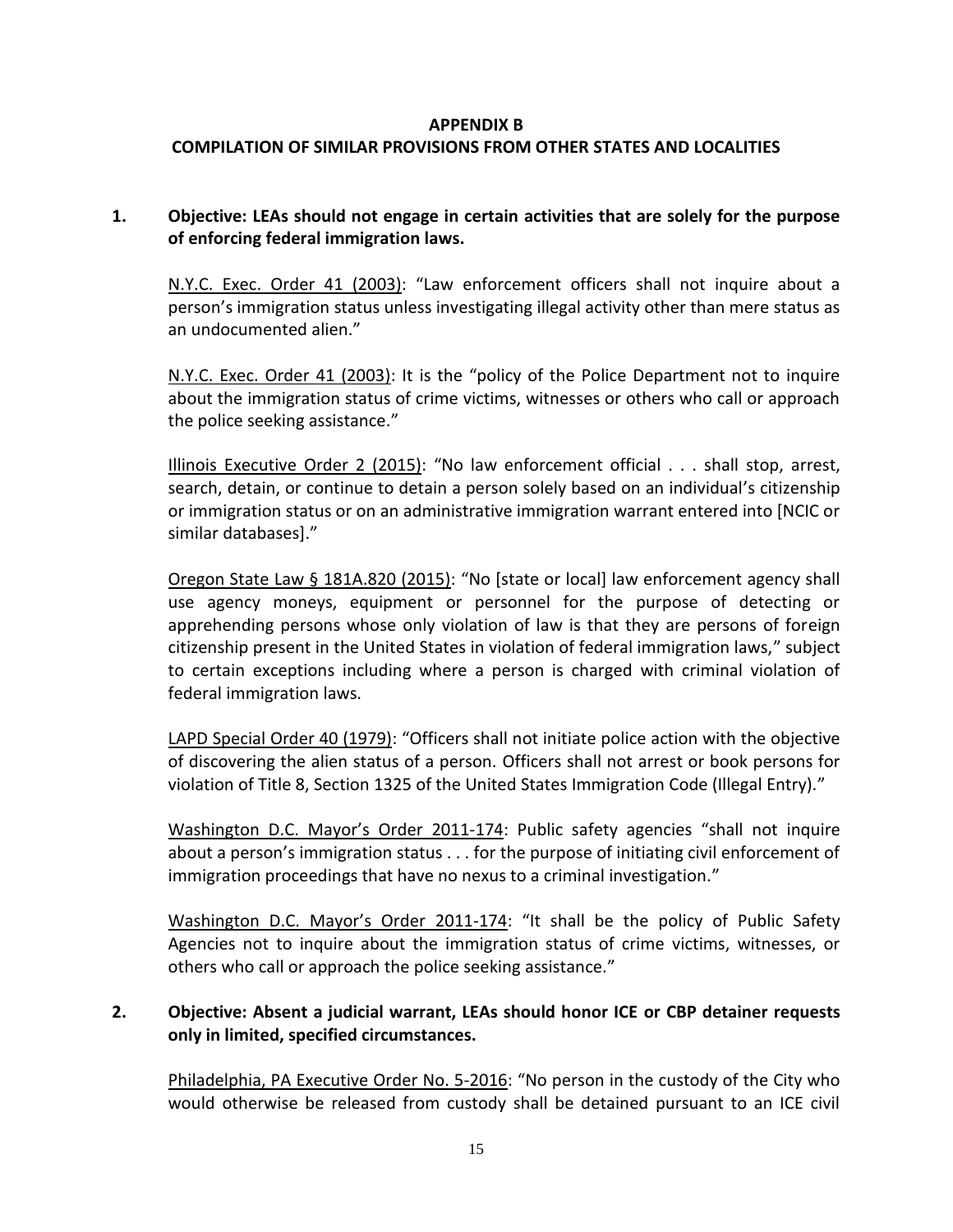immigration detainer request pursuant to 8 C.F.R. Sec. 287.7 . . . unless [a] such person is being released from conviction for a first or second degree felony involving violence and [b] the detainer in supported by a judicial warrant."

# **3. Objective: Absent a judicial warrant, LEAs should not honor ICE or CBP requests for certain non-public, sensitive information about an individual.**

Illinois Executive Order 2 (2015): LEAs may not "communicat[e] an individual's release information or contact information" "solely on the basis of an immigration detainer or administrative immigration warrant."

Philadelphia, PA Executive Order No. 5-2016: Notice of an individual's "pending release" shall not be provided "unless [a] such person is being released from conviction for a first or second degree felony involving violence and [b] the detainer is supported by a judicial warrant."

# California Values Act, SB No. 54 *(Proposed)* (2016):

An LEA may not (a) "[r]espond[] to requests for nonpublicly available personal information about an individual," including, but not limited to, information about the person's release date, home address, or work address for immigration enforcement purposes," or (b) "make agency or department databases available to anyone . . . for the purpose of immigration enforcement or investigation or enforcement of any federal program requiring registration of individuals on the basis of race, gender, sexual orientation, religion, immigration status, or national or ethnic origin."

An LEA may (a) share information "regarding an individual's citizenship or immigration status" and (b) respond to requests for "previous criminal arrests and convictions" as permitted under state law or when responding to a "lawful subpoena."

# **4. Objective: LEAs should not provide ICE or CBP with access to individuals in their custody for questioning for solely immigration enforcement purposes.**

Vermont Criminal Justice Training Council Policy: "Unless ICE or Customs and Border Patrol (CBP) agents have a criminal warrant, or [Agency members] have a legitimate law enforcement purpose exclusive to the enforcement of immigration laws, ICE or CBP agents shall not be given access to individuals in [Agency's] custody."

Santa Clara, CA Board of Supervisor Resolution No. 2011-504 (2011): ICE "shall not be given access to individuals or be allowed to use County facilities" for investigative interviews or other purposes unless ICE has a judicial warrant or officials have a "legitimate law enforcement purpose" not related to immigration enforcement.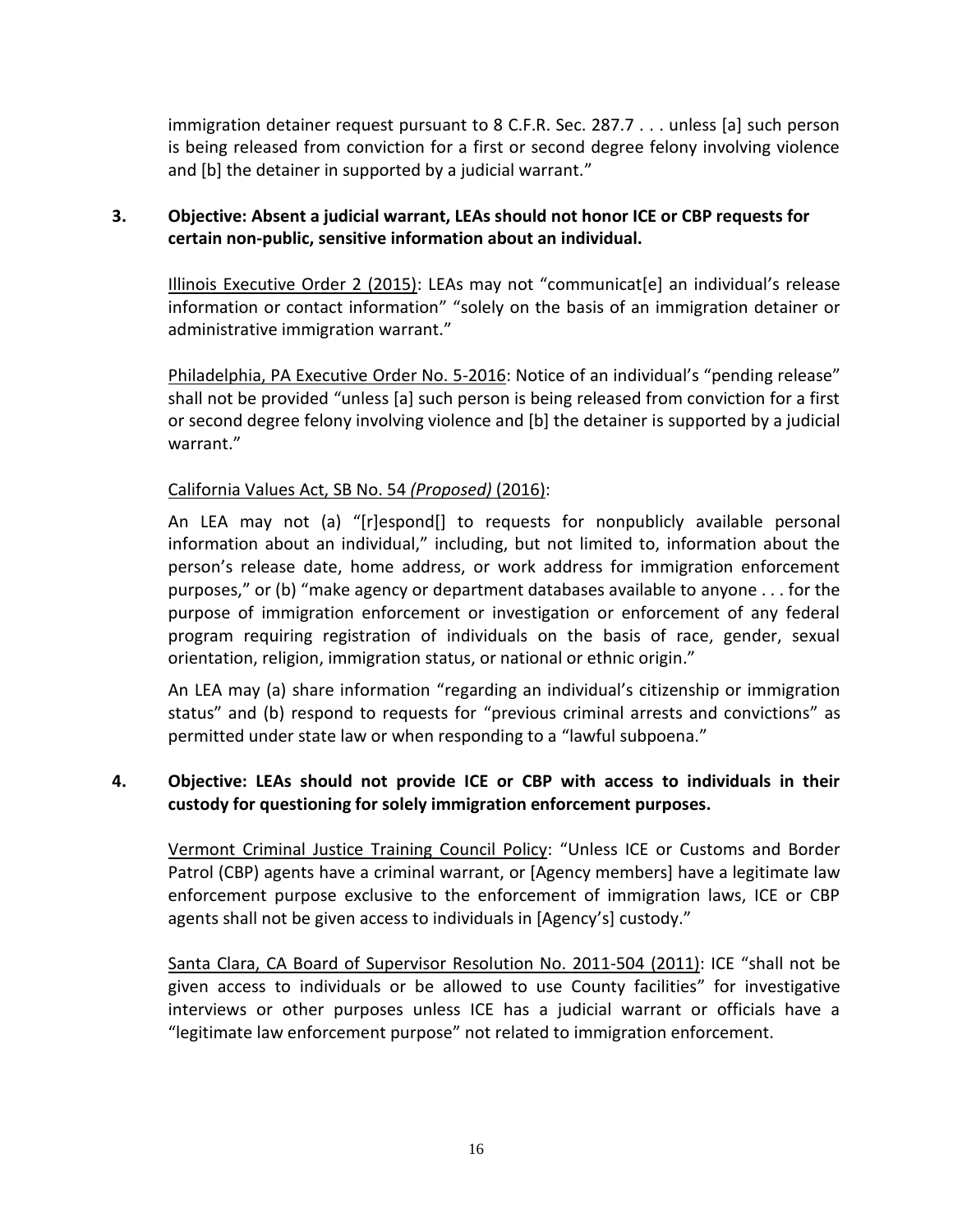California Values Act, SB No. 54 *(Proposed)* (2016): LEAs may not "[g]iv[e] federal immigration authorities access to interview individuals in agency or department custody for immigration enforcement purposes."

# **5. Objective: LEAs should protect the due process rights of persons as to whom federal immigration enforcement requests have been made, including providing those persons with appropriate notice.**

Connecticut Department of Correction, Administrative Directive 9.3 (2013): "If a determination has been made to detain the inmate, a copy of Immigration Detainer – Notice of Action DHS Form I-247, and the Notice of ICE Detainer form CN9309 shall be delivered to the inmate."

# **6. Objective: Local agency resources should not be used to create a federal registry based on race, gender, sexual orientation, religion, ethnicity, or national origin.**

California Values Act, SB No. 54 *(Proposed)* (2016): State and local law enforcement shall not "[u]se agency or department moneys, facilities, property, equipment, or personnel to investigate, enforce, or assist in the investigation or enforcement of any federal program requiring registration of individuals on the basis of race, gender, sexual orientation, religion, or national or ethnic origin."

#### **7. Objective: Local agencies should limit collection of immigration-related information and ensure nondiscriminatory access to benefits and services.**

N.Y.C. Exec. Order 41 (2003): "Any service provided by a City agency shall be made available to all aliens who are otherwise eligible for such service to aliens. Every City agency shall encourage aliens to make use of those services provided by such agency for which aliens are not denied eligibility by law."

N.Y.C. Exec. Order 41 (2003): "A City officer or employee, other than law enforcement officers, shall not inquire about a person's immigration status unless: (1) Such person's immigration status is necessary for the determination of program, service or benefit eligibility or the provision of City services; or (2) Such officer or employee is required by law to inquire about such person's immigration status."

# **8. Objective: LEAs should collect and report aggregate data containing no personal identifiers regarding their receipt of, and response to, ICE and CBP requests, for the sole purpose of monitoring the LEAs' compliance with all applicable laws.**

N.Y.C. Local Law Nos. 58-2014 and 59-2014 (N.Y.C. Admin Code § 9-131 and § 14-154) (2014): By October 15 each year, NYPD and NYC DOC "shall post a report on the department's website" that includes, among other things, the number of detainer